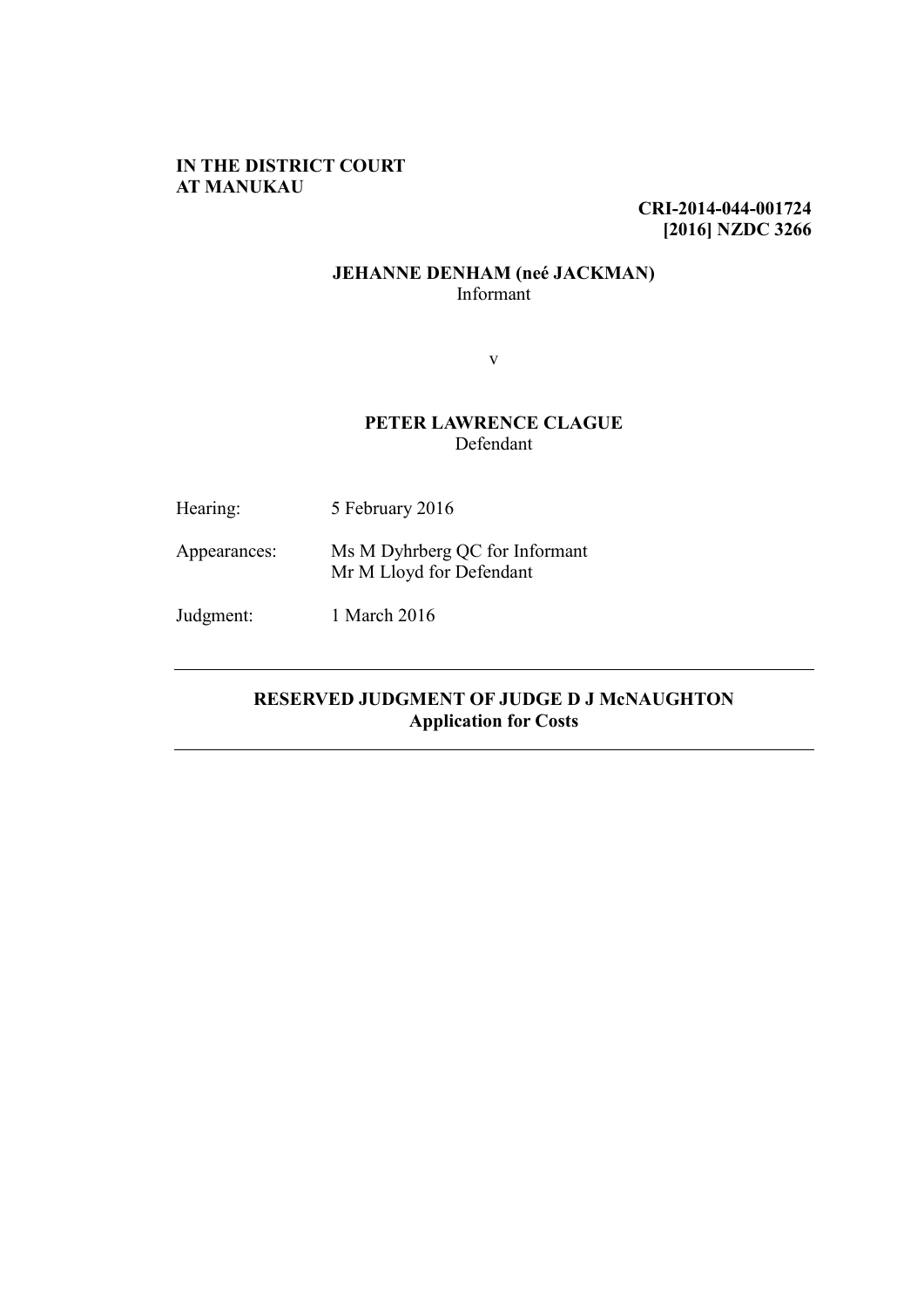[1] Following dismissal of the charges at the conclusion of the informant's case, the defendant applies for costs pursuant to the Costs in Criminal Cases Act 1967, being full indemnity costs in the sum of \$145,811.37.

[2] Section 5 of the Costs in Criminal Cases Act provides:

### **5 Costs of successful defendant**

- (1) Where any defendant is acquitted of an offence or where the charge is dismissed or withdrawn, whether upon the merits or otherwise, the court may, subject to any regulations made under this Act, order that he be paid such sum as it thinks just and reasonable towards the costs of his defence.
- (2) Without limiting or affecting the court's discretion under subsection (1), it is hereby declared that the court, in deciding whether to grant costs and the amount of any costs granted, shall have regard to all relevant circumstances and in particular (where appropriate) to—
	- (a) whether the prosecution acted in good faith in bringing and continuing the proceedings:
	- (b) whether at the commencement of the proceedings the prosecution had sufficient evidence to support the conviction of the defendant in the absence of contrary evidence:
	- (c) whether the prosecution took proper steps to investigate any matter coming into its hands which suggested that the defendant might not be guilty:
	- (d) whether generally the investigation into the offence was conducted in a reasonable and proper manner:
	- (e) whether the evidence as a whole would support a finding of guilt but the charge was dismissed on a technical point:
	- (f) whether the charge was dismissed because the defendant established (either by the evidence of witnesses called by him or by the cross-examination of witnesses for the prosecution or otherwise) that he was not guilty:
	- (g) whether the behaviour of the defendant in relation to the acts or omissions on which the charge was based and to the investigation and proceedings was such that a sum should be paid towards the costs of his defence.
- (3) There shall be no presumption for or against the granting of costs in any case.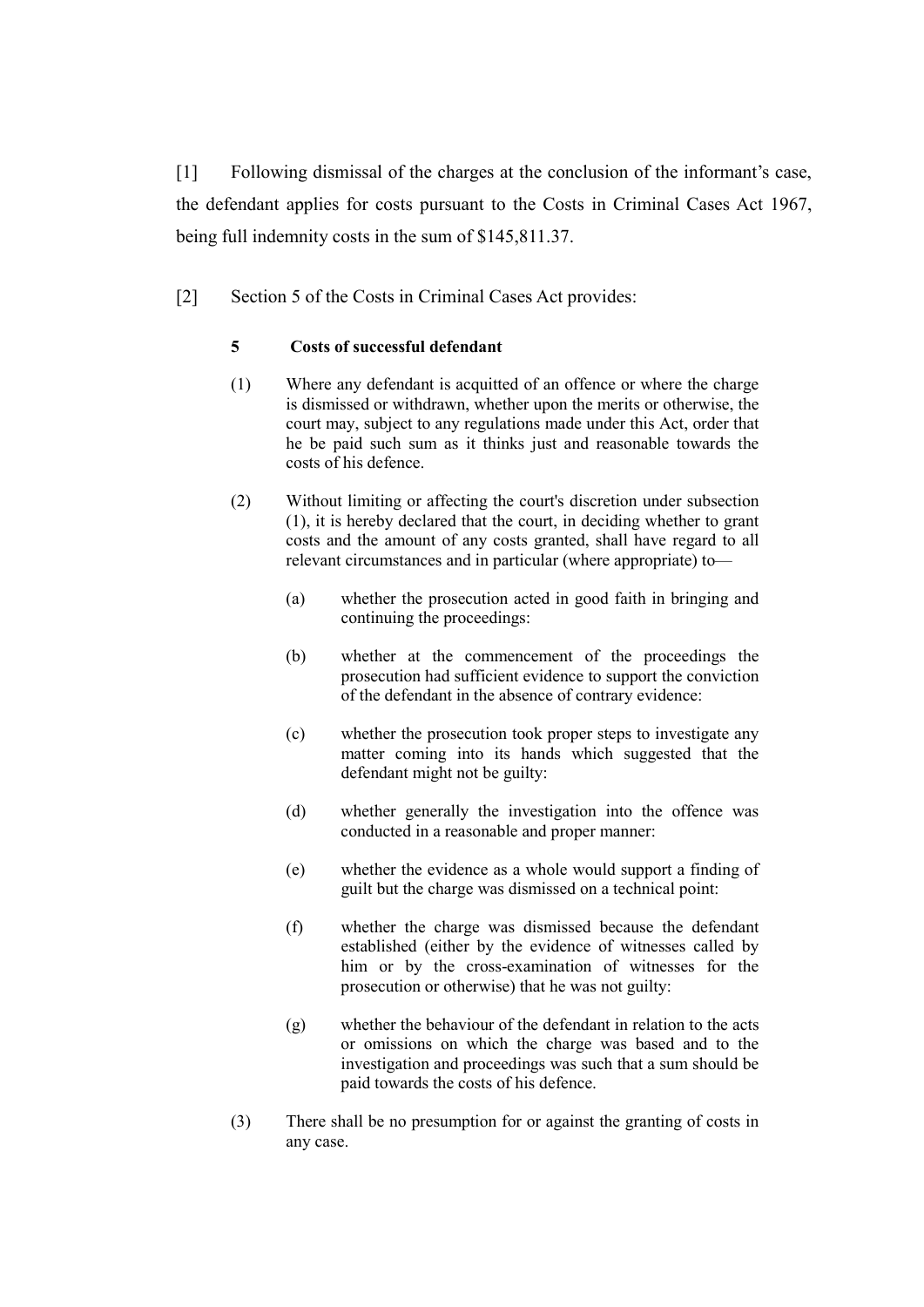(4) No defendant shall be granted costs under this section by reason only of the fact that he has been acquitted or that any charge has been dismissed or withdrawn.

(5) No defendant shall be refused costs under this section by reason only of the fact that the proceedings were properly brought and continued.

[3] Section 7(2) CCA provides the cost are payable by the person who commenced the proceedings and may be recovered as a debt.

[4] Section 13 provides for the making of regulations providing maximum scales of costs. The Court may order payment of costs in excess of scale

"… If it is satisfied that having regard to the special difficulty, complexity, or importance of the cost, the payment of greater costs is desirable."

[5] Mr Lloyd submitted that the Court should follow a three step process in considering an application by a successful defendant for costs.

- (a) Applying the criteria in s 5(2) whether it was appropriate to award costs.
- (b) If costs are appropriate, whether the case was of special difficulty, complexity or importance justifying payment of costs in excess of scale.
- (c) If costs above scale are justified to assess an amount which was "just and reasonable" in the circumstances.

[6] Mr Lloyd submitted the Court has a very wide discretion to award costs to a successful defendant. Section 7(2) of the CCA recognises the need for deterrent by way of costs when there is bad faith in the conduct of criminal proceedings. *Yoon v Kaye* 21/8/08 High Court Auckland Woodhouse J at para [42] bad faith on the part of the prosecution may be a special difficulty falling within the ambit of s 13(3). *Reriti v Police* 18/4/94 Judge Erber District Court Christchurch CRN 3009023671. Bad faith/abuse of process may also be matters of special importance under s 13(3) *Yoon.* Where the prosecution has acted in bad faith, costs at or towards an indemnity level are more likely to be appropriate. *T v Collector of Customs* HC Christchurch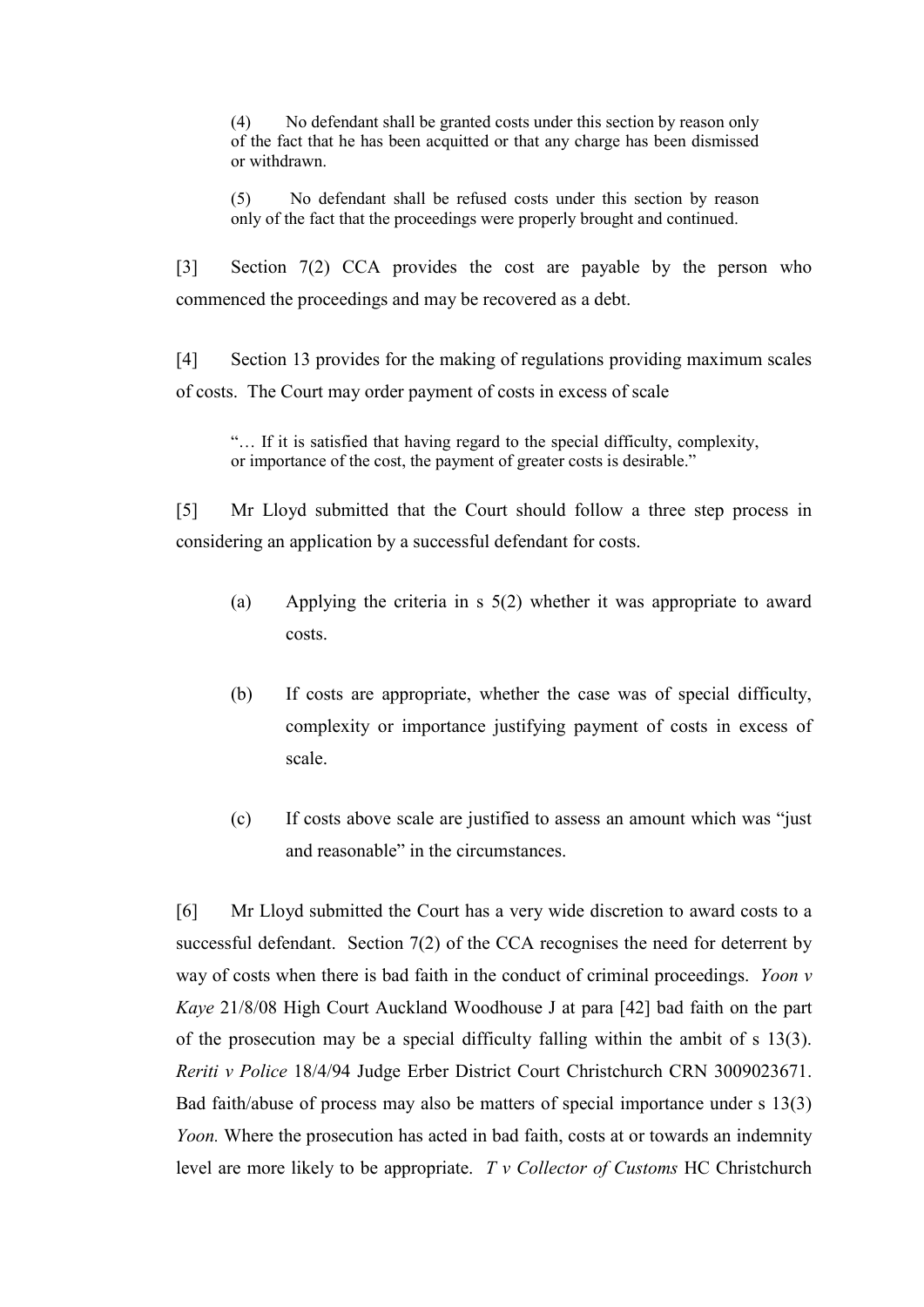AP 167/94 28/2/95 Tipping J. The award of costs in a private prosecution should be assessed at private rates not according to scale. *Yoon (*supra) at para [48].

## **Court's discretion to award costs to the defendant**

[7] Mr Lloyd emphasised my findings of bad faith in dismissing the charges and in particular that the purposes of the prosecution were to inflict maximum damage on the defendant's reputation, to damage Kristin School and to bring pressure to bear on the defendant to settle a relationship property claim in the complainant's favour. Further I found the informant's orchestrated media campaign was a concerted effort to subvert and undermine the Court's discretionary power to order non publication of name and identifying details constituting an abuse of process and so too the complainant's refusal to provide relevant material on discovery to the defence in that regard.

[8] Quite apart from the Court's findings in relation to bad faith and abuse of process, Mr Lloyd submitted that the manner in which the prosecution had been conducted through its various procedural stages should be taken into account. He listed 13 separate points under this heading.

- 1) Providing untrue information in support of the initial application for the issue of summons, and in particular the victim impact statement.
- 2) Refusing to supply disclosure in particular the attachment to the summary of facts, ie the victim impact statement.
- 3) Insisting that the defendant appear in person to enter his plea of not guilty.
- 4) Requiring bail conditions, notwithstanding that the defendant had had no contact with the complainant for the previous two years and that when the informant had contacted the defendant she had been warned off by his lawyer on several occasions.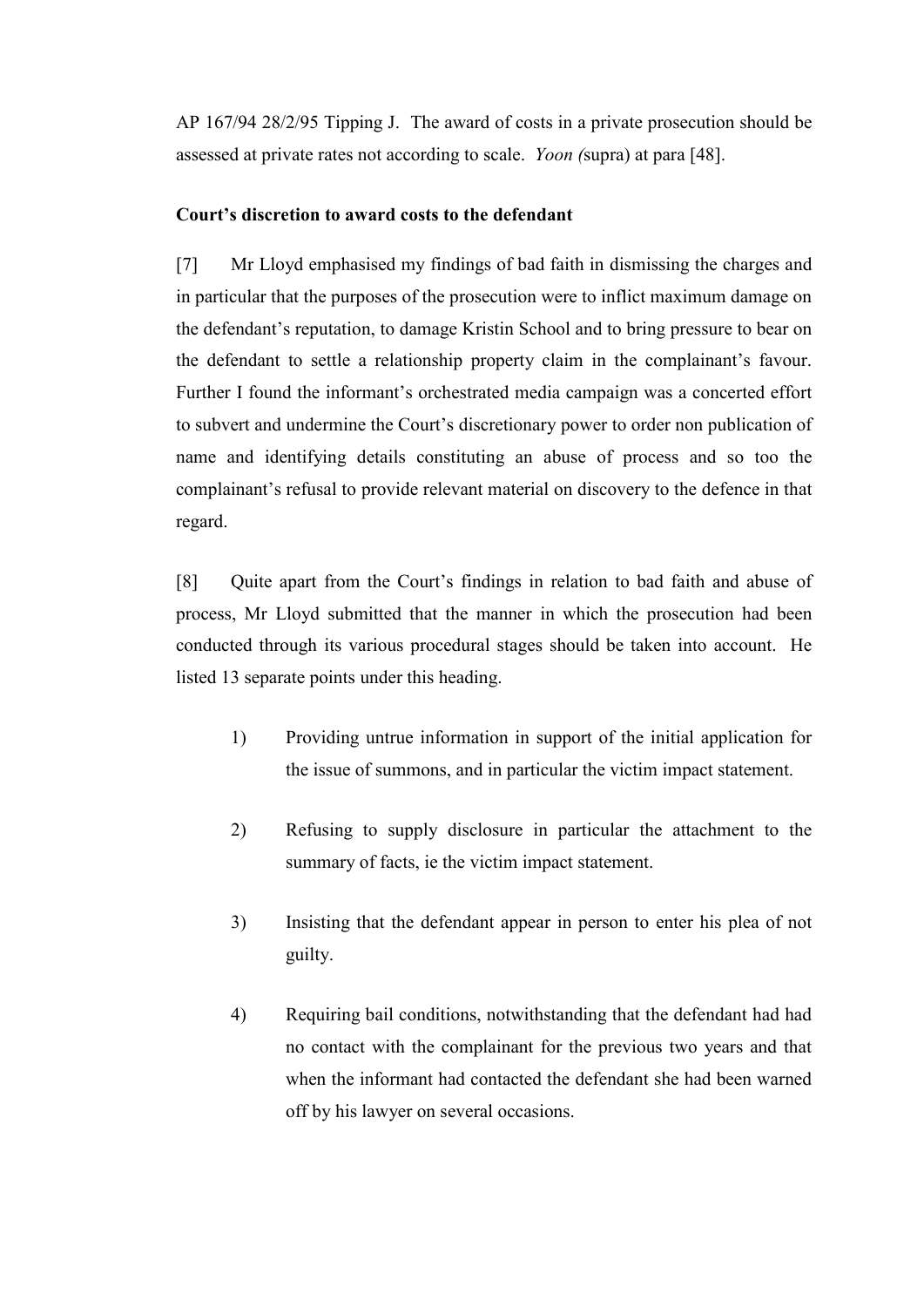- 5) Providing a victim impact statement to the Court to substantiate those bail conditions without disclosing a copy to counsel, or indicating that the document even existed.
- 6) Opposing the defendant's first application for dismissal of the charge without filing evidence in response.
- 7) Requiring Inspector Paterson to be called to give evidence in person at the first dismissal application to justify a decision not to prosecute the defendant on the part of the police.
- 8) Not responding to disclosure requests between September 2014 and March 2015.
- 9) Opposing a request for additional disclosure without any reasonable basis.
- 10) Not complying with the order for further disclosure and failing to provide documents which were said to be "conspicuously missing".
- 11) Requiring a further application for dismissal and then providing the documents requested.
- 12) Refusing to sign authorities which would have enabled counsel to obtain relevant documents at their source.
- 13) Providing fresh evidence on the eve of trial.

[9] In addition, Mr Lloyd sought to emphasise what he described as a sustained vicious and untrue media campaign on the part of Carrick Graham and Cameron Slater culminating in articles in the UK press as the defendant arrived there in August 2014 to take up a new position. He emphasised the collateral damage to the Kristin school community and submitted there was a very strong need for deterrents of bad faith prosecutions of this sort.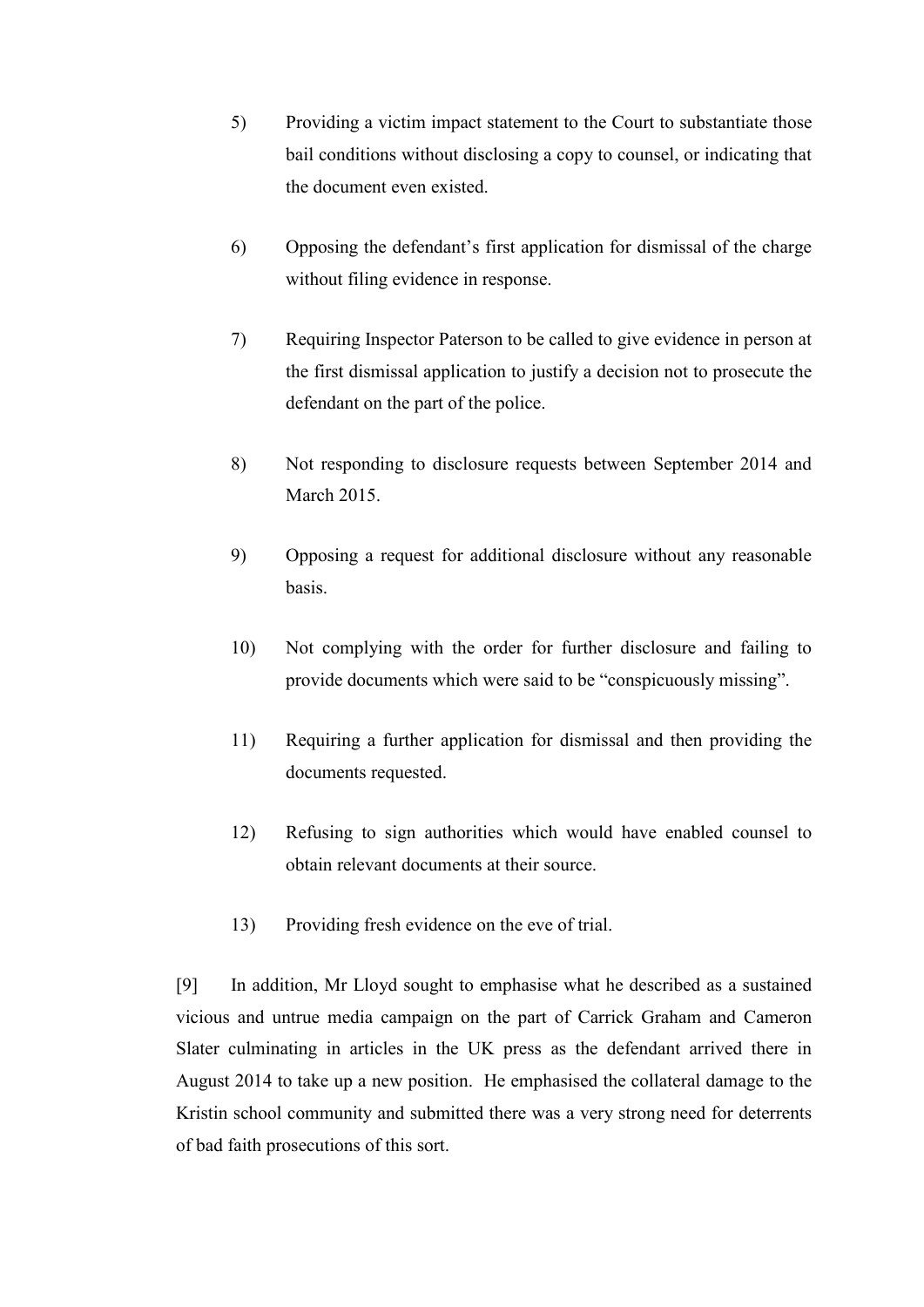[10] Mr Lloyd submitted that the defendant had behaved with dignity and professionalism throughout. He had entered his plea of not guilty at the earliest opportunities. He had complied with his Court ordered bail conditions, had met every deadline imposed upon him and returned at his own expense from the UK to answer the charges and had never responded in kind through the media.

#### **Special difficulty or complexity**

[11] Mr Lloyd submitted if costs were to be awarded at scale the defendant would be entitled to costs in the sum of \$1,130 being \$226 for the five half days occupied by the trial. Essentially he submitted that difficulty and complexity arose from the amount of written material which required analysis against the background of a six year relationship, an earlier failed attempt to initiate prosecution through the police, attempts to reverse that decision through the Police Complaints Authority, Ministers of Parliament and other branches of the Police followed by three years of Family Court litigation and a media campaign over a period of three years. Mr Lloyd submitted that the total volume of material he was required to analyse was in excess of 1200 pages and that reducing that material to a core bundle of relevant documents of 227 pages was a hugely time consuming process and represented the "tip of the iceberg". He submitted that the preparation and analysis required for this relatively brief three day trial was far in excess of what had been required for a four week serious fraud prosecution in the High Court. He submitted that this was made all the more difficult by the informant's destructive attitude regarding disclosure at every step.

[12] Mr Lloyd accepted that the actual costs were very high for what was essentially a single allegation of male assaults female, but the volume of documents generated, particularly in the Family Court litigation to which the criminal prosecution was inextricably linked, required analysis and reduction.

#### **Costs above scale**

[13] Mr Lloyd submitted that the informant was warned at various stages regarding an award of costs if the prosecution were ultimately unsuccessful. Counsel at one stage had indicated that costs would not be sought if the prosecution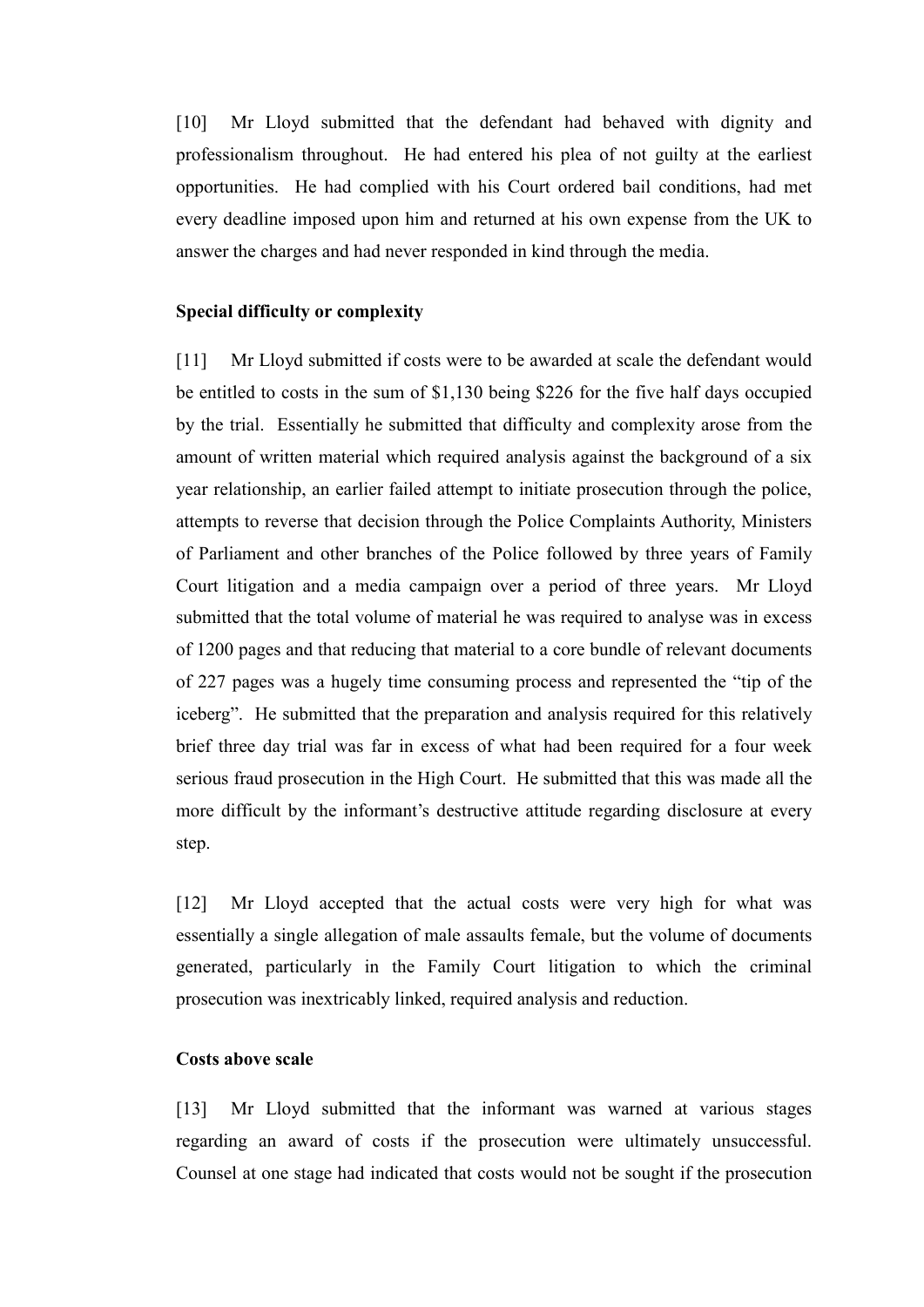were withdrawn, as late as March 2015. Further Judge Wade in his decision ordering disclosure had indicated to the informant that there were serious costs implications should the defendant be found not guilty. Those warnings were ignored.

[14] Mr Lloyd submitted that *Yoon* was an example of a bad faith prosecution justifying an award of full indemnity costs and that although a full indemnity award was rare, this was an exceptional case of bad faith or other gross misconduct. He referred also to *Davidson v Rogerson* High Court Wellington 30/3/09 Dobson J as another example of full indemnity costs in a bad faith prosecution brought to apply pressure in a Family Court dispute and also *Frith v H&B* High Court Rotorua 29/2/08 Allen J.

[15] He submitted that none of those cases included the additional aggravating features of the present case being the use of media campaigns to inflict reputational damage on the defendant and others and to subvert the Court's power to prohibit publication and to apply pressure to settle and accompanying civil claim.

[16] Mr Lloyd submitted that the defendant could never be adequately compensated for the damage caused to his reputation or the embarrassment and suffering inflicted on him and his family, but he should be compensated for his direct financial losses in defending the charges.

### **Informant's submissions opposing costs**

[17] Ms Dyhrberg conceded that given the Court's findings, an award of costs in excess of scale was likely. She submitted that full indemnity costs were not justified on the basis that there was evidence to support the charges brought and that the quantum of costs sought was grossly excessive for a prosecution involving a single allegation of male assaults female. She also referred to *Yoon, Frith* and *Davidson,*  but submitted that in each of those cases in awarding full indemnity costs the Court had emphasised that there was never any credible evidence to support the prosecution's award.

[18] She referred also to *Francis v MacDonald* CA101/01/29 August 2001 in which full indemnity costs were awarded in a private prosecution against the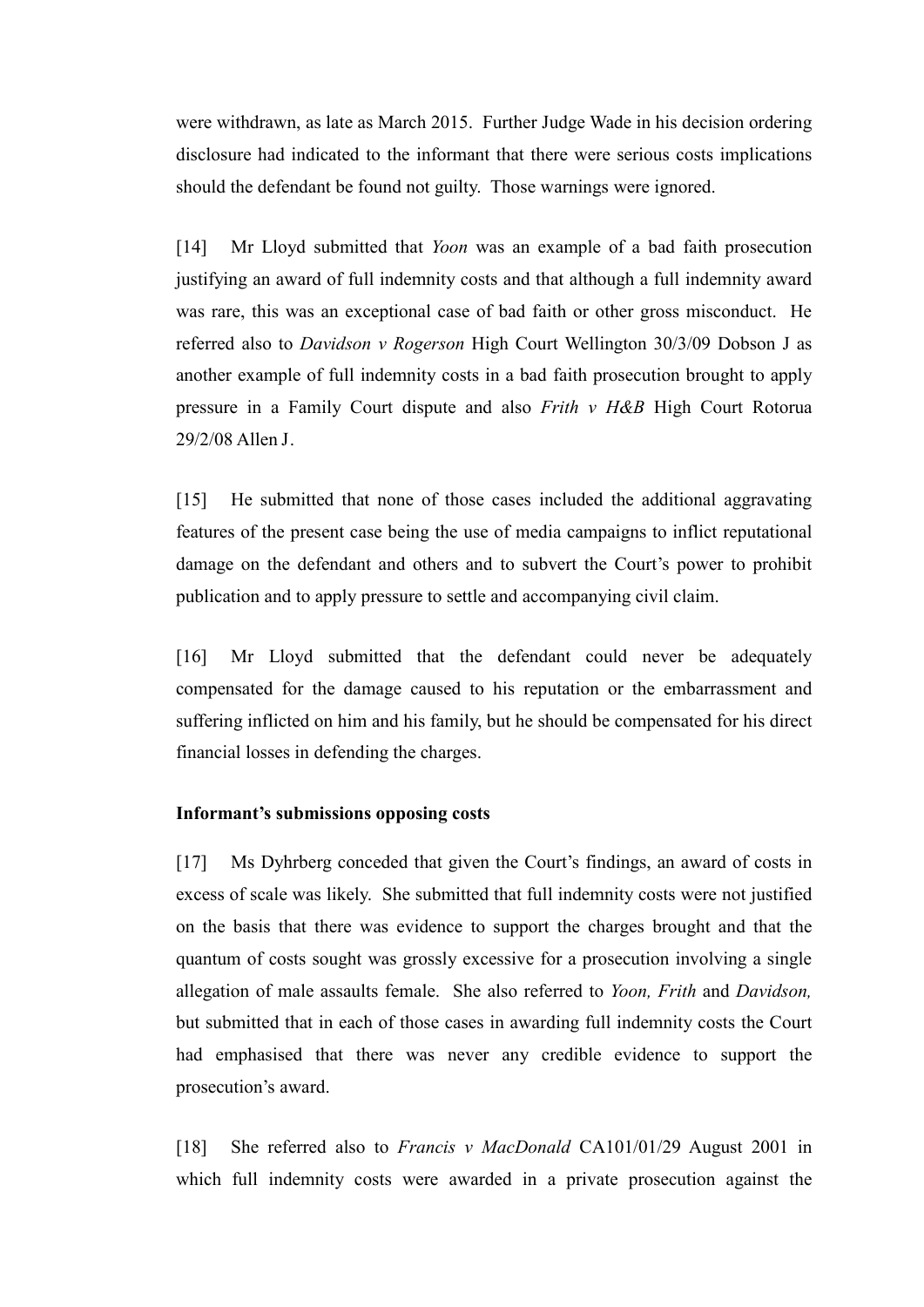Rotorua Crown Solicitor were the allegations were described as baseless and without foundation. Ms Dyhrberg submitted that whilst the informant was bound by the Court's findings of bad faith, that did not extend to fabrication of allegations or pursuing allegations for which there was no evidential foundation. She submitted that was relevant to two of the factors set out in s 5 whether the prosecution acted in good faith in bringing and continuing the proceedings and  $s \frac{5(2)}{b}$  whether at the commencement of the proceedings the prosecution had sufficient evidence to support the conviction of the defendant in the absence of contrary evidence.

[19] She submitted there was strong evidence to support the prosecution based on the defendant's admissions contained in two affidavits filed in the Family Court proceedings and his police interview where he admitted shaking the informant. She submitted that on the basis of those admissions, conviction was inevitable where there was no consent on the part of the complainant.

[20] Ms Dyhrberg submitted that the prosecution had only ever sought to prove that allegation being one charge of male assault female. This was made clear in counsel's opening to the jury when she said "It is not necessary that you go on and find Mr Clague intentionally Ms Denham by knocking her to the ground". The additional allegation of throwing the informant onto the stairs was at the Court's request on the second day of the trial and therefore it would be unfair to attach any significant weight for cost purposes to the Court's determination that there was no prima facie evidence on that charge which the Court had itself initiated.

[21] Ms Dyhrberg submitted that the evidence of the complainant was supported by the defendant's admissions together with a medical report, a physiotherapist's treatment of the injury and also evidence of recent complaint to a counsellor. She submitted that the dismissal of the stay application by Judge Sinclair implicitly required a finding that there was sufficient evidence to put the evidence on trial. She submitted that the informant's investigation into the offence was conducted in a reasonable and proper manner having obtained the police file at an early stage.

[22] As to disclosure, Ms Dyhrberg submitted that the bulk of the material sought by the defendant on the first application for disclosure was legally privileged and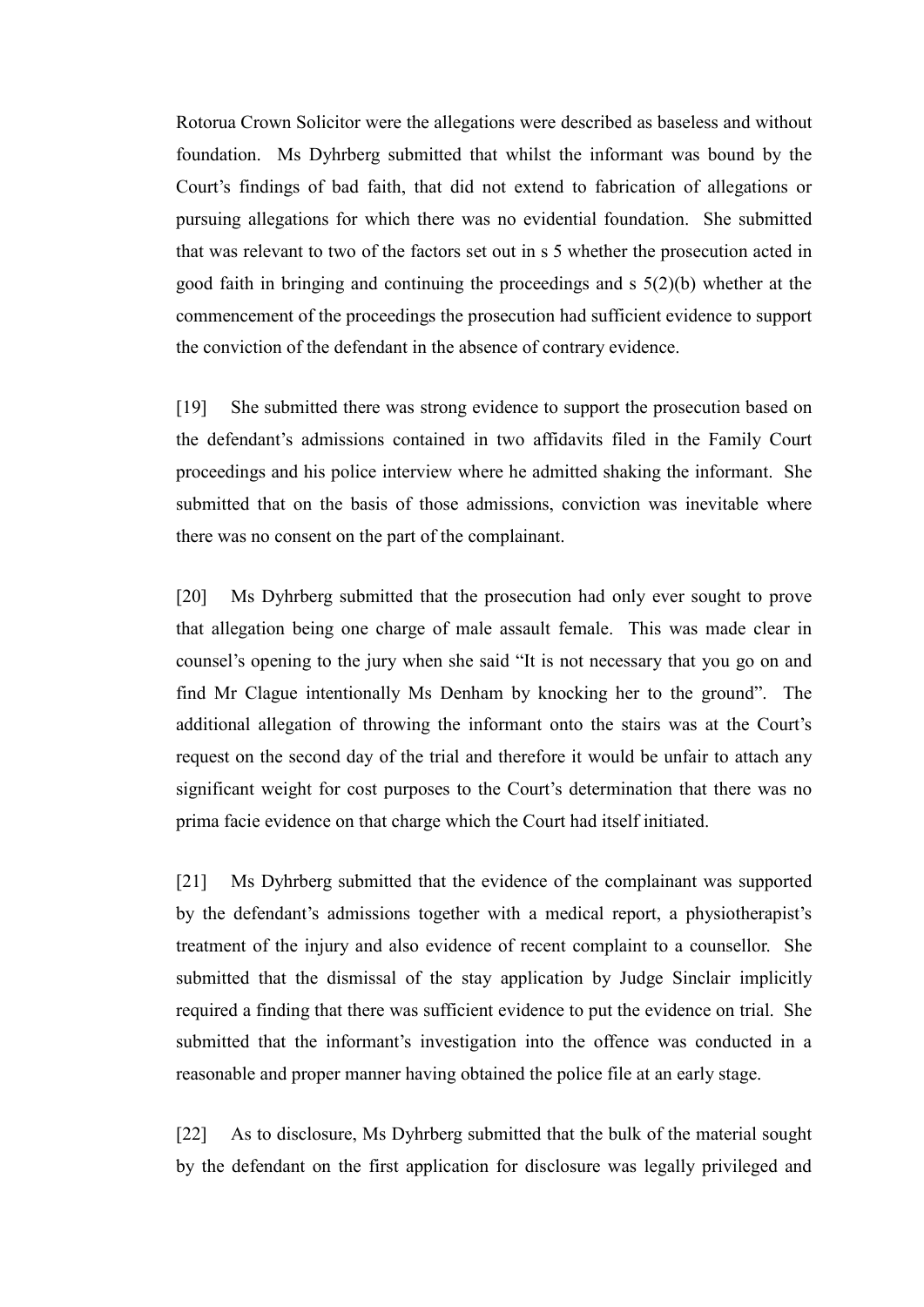correspondence between the informant and her lawyer. In counsel's view, other material relating to Mr Graham was also privileged on the basis that he was acting on counsel's instructions. Counsel's view was that it was for the Court to decide what should be disclosed and all of the material had been brought to Court for a Judge to review and as soon as the order for disclosure was made, the material was promptly disclosed. In relation to the second disclosure application relating to communications with Yvonne Chisholm from Metro magazine, that material was provided without the need for a Court order. A second category of material sought related to communications between the informant and her previous lawyer, Mrs Christine Armstrong. Counsel for the informant had hoped that documents showing copying of affidavits filed opposing the informant's relationship property claim, were coincident with the initial complaint of assault. When Ms Dyhrberg advised Mr Lloyd that there were no such communications, he accepted her undertaking and the second application for disclosure was withdrawn.

[23] It was submitted that the defendant had not demonstrated his innocence and there was no dispute that the informant was injured and given the defendant's admissions of shaking, any defensive accident was unlikely to succeed.

[24] Further Ms Dyhrberg was aware of alleged admissions made to a counsellor, Ms Denham, during a joint counselling session in which the defendant admitted losing control, grabbing the complainant and pushing her on the stairs and causing the injury, and apologising for the incident. Mr Lloyd had initially sought copies of the counsellor's notes expressing the view that there was no privilege attaching but then subsequently indicated he did not waive privilege in respect of the notes.

[25] Ms Dyhrberg then decided not to lead evidence of any admissions made in the course of the counselling session given the confidentiality issues arising. Subsequent to the trial she sought a waiver from counsel for the defendant for release of the notes for the Court's consideration on a costs application. No waiver has been received and the Court is asked to take that into account in assessing the overall merits.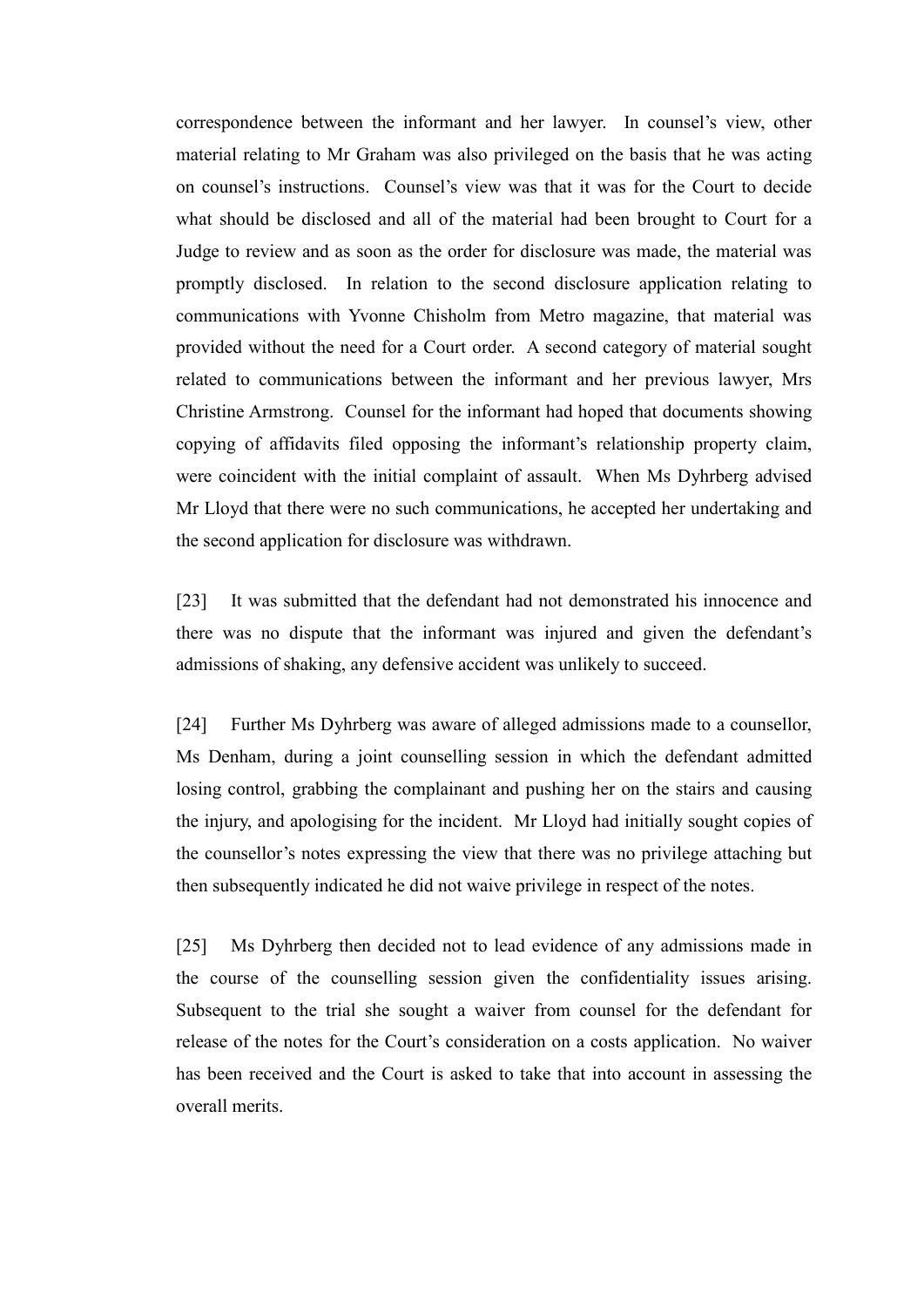[26] As to the defendant's behaviour, it is submitted that an earlier offer made by Ms O'Donnell who was then acting for the defendant proposing a resolution on the basis that relationship property would be settled upon immediate withdrawal of the criminal prosecution amounted to an attempt to pervert the course of justice.

[27] It was submitted that an award of costs in excess of scale was likely but that indemnity costs are not appropriate because all of the authorities where full indemnity costs were awarded, there was no cogent evidence to support the charges brought. It was submitted that but for the findings of bad faith at the conclusion of the prosecution case the matter would have been left to the jury and there was a high likelihood of convictions. It was submitted that despite the Court's view that the offending was not at a serious level, that was not a basis for dismissal of the charge and that any consideration as to ultimate sentence in the form of a s 106 discharge, did not change the analysis. It was submitted that a costs award significantly below indemnity level was appropriate.

[28] Finally it was submitted the cost claim was manifestly excessive given the nature and duration of the hearing and the preliminary matters dealt with. It was submitted that the Court's should determine the reasonableness of the costs actually incurred relative to the scale of the task that a successful defendant had to undertake. The informant's costs were \$52,000 plus GST plus \$3,000 for junior counsel. It was submitted that the disparity in fees between the prosecution and the defence were stark, being a difference of 260 hours or 6½ full working weeks.

## **Decision**

[29] On the face of it, a claim for full indemnity costs in the sum of \$145,811.37 would appear to be out of all proportion to the length of the trial and the nature of the charge but I am satisfied that a great deal of investigative work was required in order to prepare for the trial and the various applications which preceded it. It is artificial to compare the relative cost of prosecution and defence given that their respective approaches to the trial were entirely different. The prosecution were preparing for a relatively short hearing with a limited number of witnesses and any additional work was in response to applications pursued by the defence.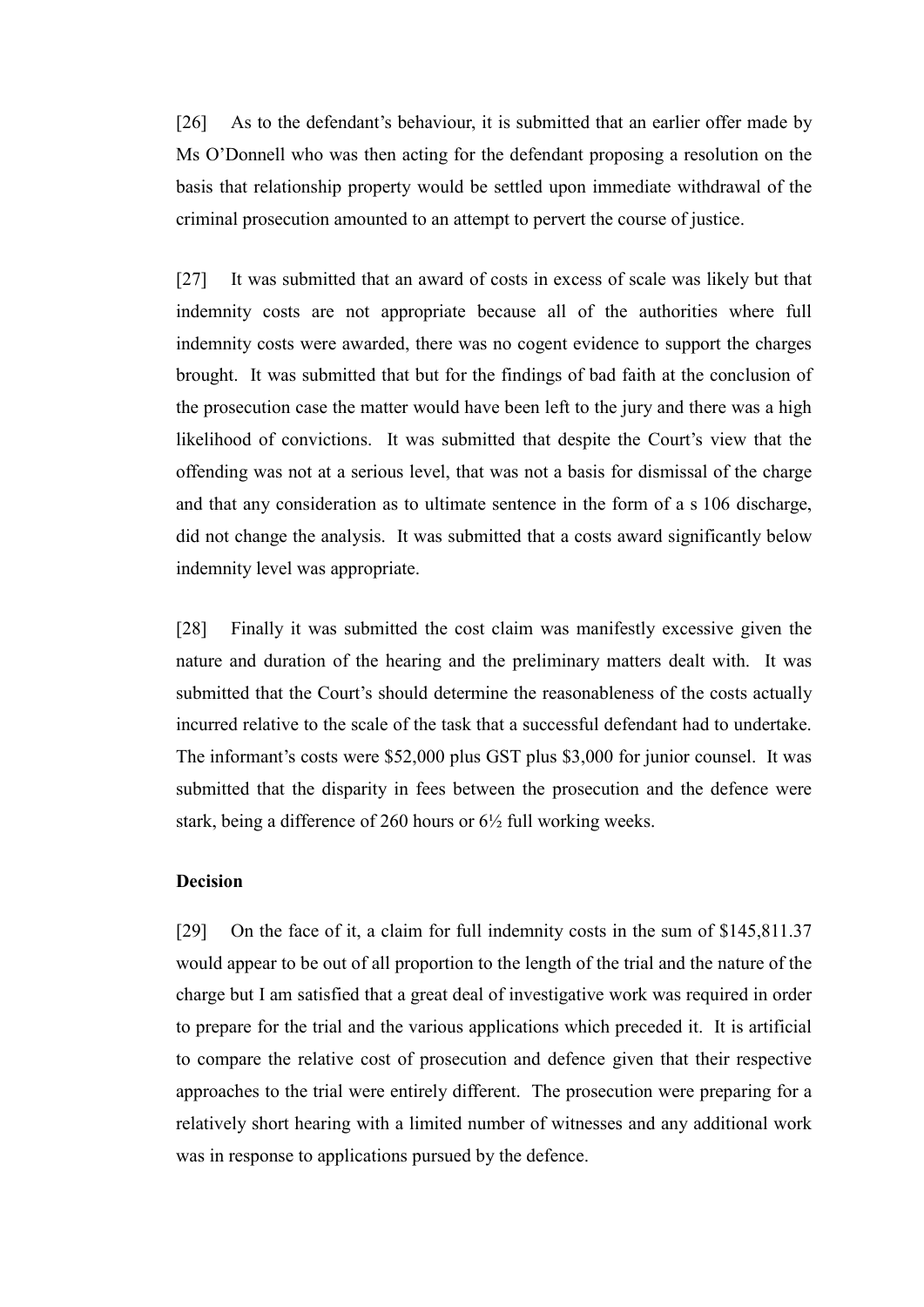[30] I have no reason to doubt Mr Lloyd's detailed record of work done. I am satisfied it was necessary in order to initially obtain the information which then had to be analysed collated and edited in order to prepare the detailed cross examination of the informant, which ultimately led to dismissal of the charges.

[31] It is unfortunate that the first application for dismissal did not result in a stay of the charges but that was because no evidence was filed on behalf of the informant opposing the application, and there was no opportunity to cross examine the informant on the affidavit which otherwise should have been filed and even at that stage Mr Lloyd was still not in possession of all of the relevant information which the informant actively resisted disclosing until compelled to do so by the Court.

[32] Whether there was any evidence to support the informant's allegations, in the end I have decided carries very little weight. The informant's claims were grossly and maliciously exaggerated in order to destroy the defendant's reputation, to inflict damage on the Kristin School and to obtain the advantage in the informant's relationship property claim. It is difficult to imagine a worse case of bad faith. I agree with Mr Lloyd that the various media campaigns including the UK campaign are an extraordinary aggravating feature of the case which take it well beyond the conduct described in any of the other reported cases involving the award of full indemnity costs on the basis of bad faith.

[33] Finally, although Judge Wade in his decision ordering disclosure of relevant material on 17 April 2015, did not specifically address a warning to the informant regarding costs, it was a factor he reiterated during the course of his decision at paragraph [12]

"I also observe that at the same time the informant was saying she was unable to remunerate a legal adviser and therefore required "pro bono" assistance, she was quite prepared to pay substantial fees to Mr Graham for his assistance in her approaching the media. She has also apparently decided to continue with these proceedings despite no doubt having been warned of a very serious cost implication should the defendant be found not guilty."

[34] Undoubtedly an award of costs in excess of scale is justified in this case given the multitude of issues which the defendant was required to deal with. Full indemnity costs are appropriate given the extensive preparation work that was